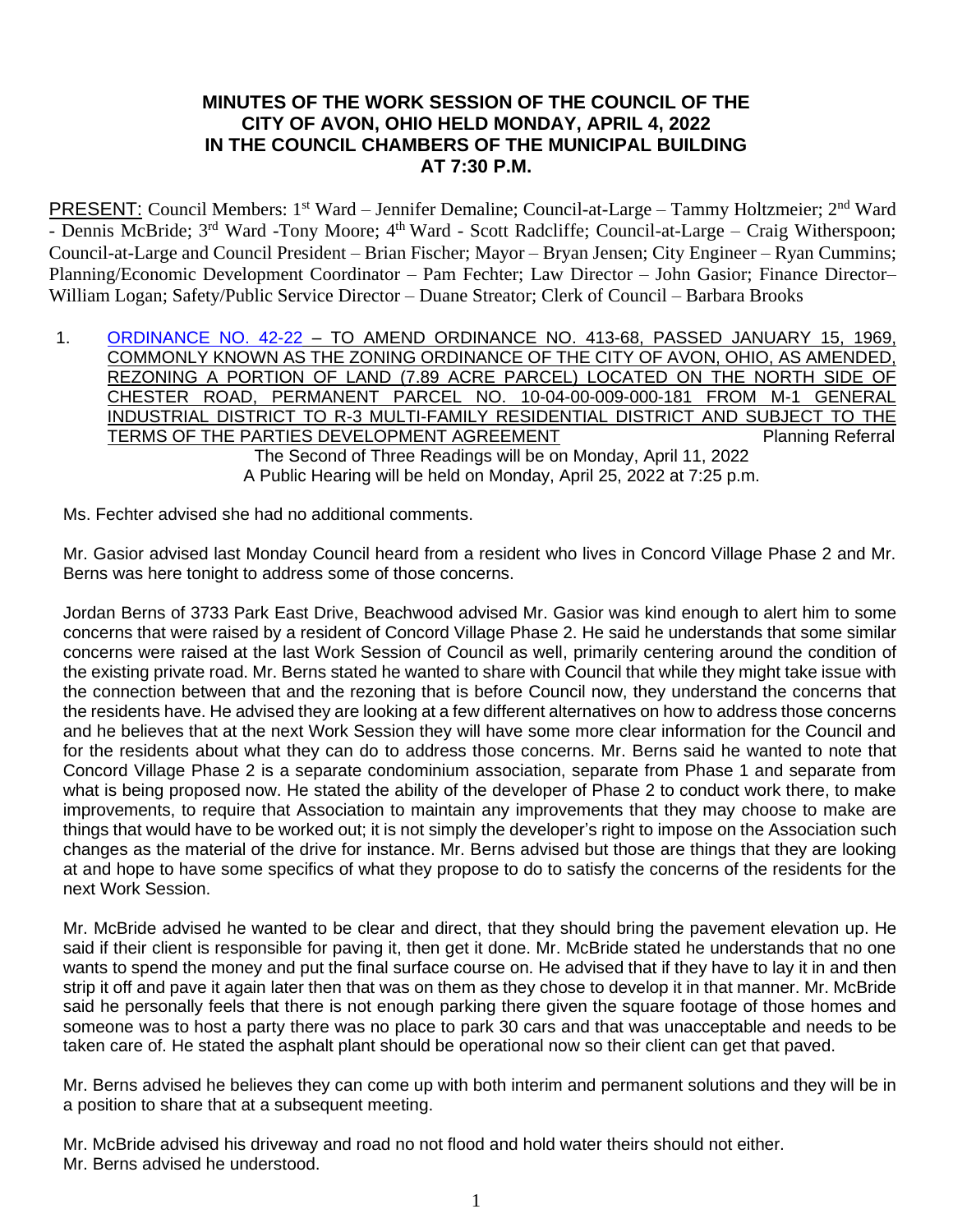Mr. Gasior advised Mr. Freidman is out of town and could not be here tonight and Attorney Coyne was out of town as well, but he expects both to be here at the next Work Session on April 18<sup>th</sup>. He said hopefully in the interim they can address some of those issues that Mr. McBride has raised and finalize the agreement and be in a position for Council to act hopefully on April 25<sup>th</sup>.

Mr. Radcliffe advised from the residents' standpoint, they do not see a difference between Phase 2 and Phase 3, from developers to Home Owner Associations. He said working to help the Association make the necessary changes to keep those residents happy was the best thing they could do.

Mr. Berns said he understood and that is their plan.

Mr. McBride advised once construction starts, and vehicles are going in and out then that would include cleaning the access road. He suggested they invest in a sweeper truck now.

2. [ORDINANCE NO. 44-22](https://www.cityofavon.com/DocumentCenter/View/7718/Ordinance-No-44-22-Lig-Land-LLC-ballot-rezoning) – SUBMITTING TO THE ELECTORS OF THE CITY OF AVON THE QUESTION OF REZONING A PARCEL OF LAND CURRENTLY OWNED BY LIG LAND, LLC, AND CONSISTING OF APPROXIMATELY 8.58 ACRES LOCATED ON THE SOUTHWEST CORNER OF MIDDLETON ROAD AND NAGEL ROAD, PERMANENT PARCEL NO. 04-00-022-102-150 FROM R-1 SINGLE FAMILY RESIDENTIAL DISTRICT TO C-4 GENERAL BUSINESS DISTRICT PURSUANT TO ARTICLE VII, SECTION 2, SUBSECTION (e) OF THE CHARTER OF THE CITY OF AVON Mr. Gasion

Mr. Gasior advised Council may recall that it was about the middle of February of 2022 when Council acted on Mr. Jaram's request to rezone that parcel of land at the southwest corner of Nagel Road and Middleton Road. He said since that Ordinance has now taken effect, thirty days have passed, the next step is to place it in front of the voters in November. He said this is the vehicle to get that rezoning in front of the voters.

Ms. Fechter advised Mr. Jaram could not be here tonight, but he could be here next week if needed.

Mr. Gasior advised he felt the legislation was straightforward. He pointed out some of the attachments and said that there is no development agreement for this item. He said Mr. Jaram submitted a couple of those drawings to the Planning Commission and they carried forward through to Council and will probably carry forward through to the ballot, but it is just a general concept plan. Mr. Gasior stated they would clarify that with Mr. Jaram should he be at next week's meeting. He advised he does not believe the plan is finalized by any stretch of the imagination. Mr. Gasior said if the property does get rezoned in November, then Mr. Jaram will probably be asking Planning Commission to develop in early 2023 and Mr. Jaram will have to deal with all of those issues at that time.

Mr. Fischer asked for clarification that when this issue is submitted to the electors asking that the property be rezoned from Single Family to General Business District, that it will be presented to all the electors of Avon and not just the ones located in that ward.

Mr. Gasior confirmed Mr. Fischer's comment to be accurate.

3. [RESOLUTION NO. R-15-22](https://www.cityofavon.com/DocumentCenter/View/7720/Resolution-No-R-15-22-Schober---Musial-Agr-Dist) – TO APPROVE WITH MODIFICATION THE RENEWAL APPLICATION MADE BY SCHOBER MUSIAL LAND HOLDINGS, LLC (fka PARTNERSHIP EDWARD J. SCHOBER, JR. AND MUSIAL LAND HOLDINGS, LLC) TO HAVE CERTAIN LAND OWNED BY THEM LOCATED AT 34402 CHESTER ROAD, PERMANENT PARCEL NOS. 10-04-00-021-000-023 AND 10-04-00-021- 000-024 DESIGNATED AS BEING LOCATED WITHIN AN AGRICULTURAL DISTRICT, CONSISTING OF 48.72 ACRES Mr. Gasior

A Public Hearing will be held on Monday, April 11, 2022 at 7:25 p.m.

Mr. Gasior advised this Resolution is like the last few that have been done this year. He said every year they will see a number of these come up before Council. He said they are landowners that have applied for and received the agricultural exemption and this one is a renewal. Mr. Gasior stated if Council had any specific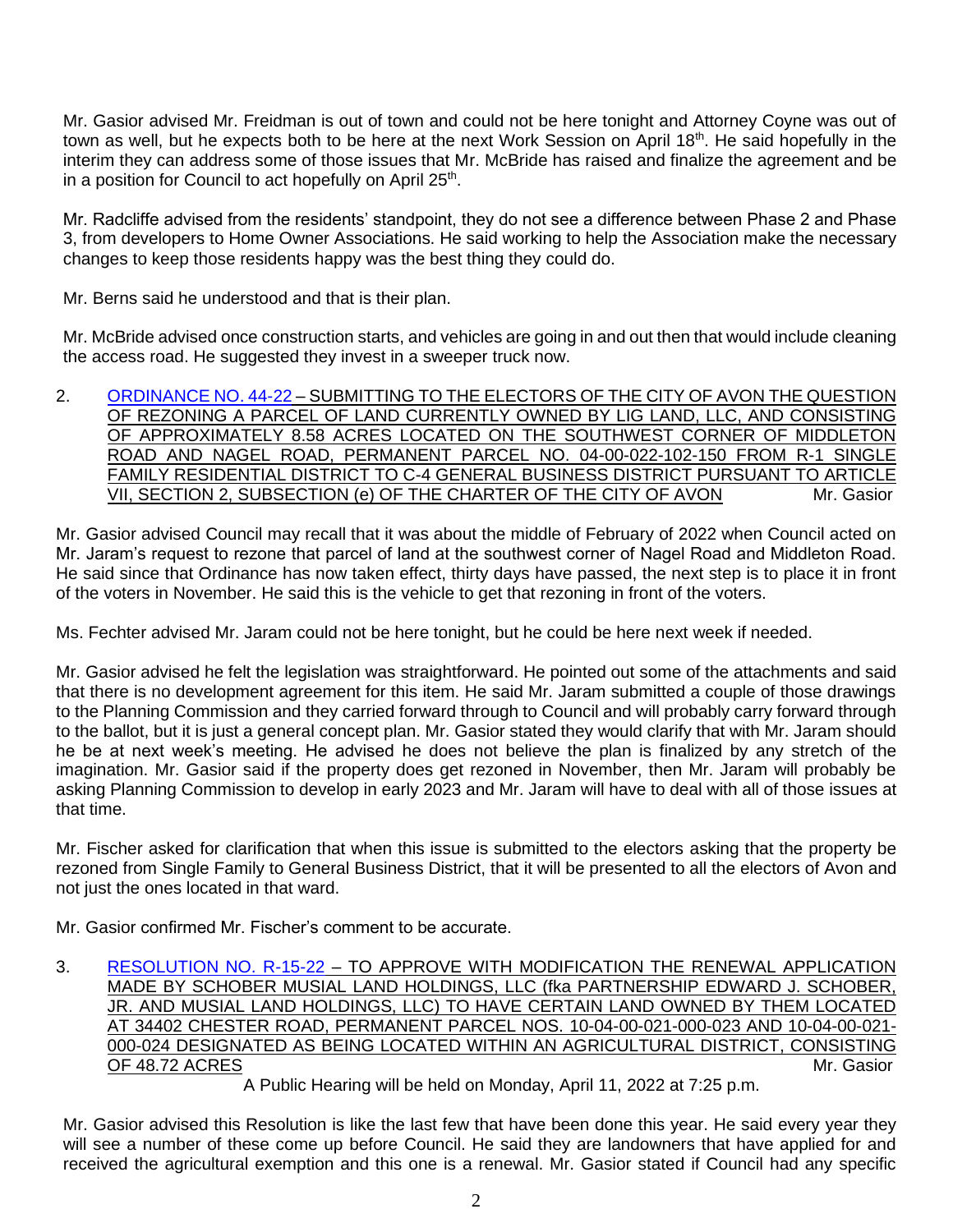questions he could be reached in his office this week and he would be happy to answer them, but the whereas clauses give a good explanation of what is going on.

Mr. McBride advised this request may be one that they want to challenge as he believes the property is not being used entirely for agricultural purposes. He said typically he is all for granting these requests and he understands they can be somewhat automatic, but if he is not mistaken, he believes this is the property where there is some commercial roadwork vehicles that have been stored on that property. Mr. McBride stated they are not agricultural trucks or units.

Mr. Gasior advised the property is just to the east of City Hall along Chester Road across from Petiti's Garden Center.

Mr. McBride said if he has the correct parcel, he believes it is a bit further west from Petititi's Garden Center across the old golf driving range and there are construction vehicles parked there. He stated he believes that Mr. Schober was the one complaining about the property around him being developed commercially and he sold his property and then cried foul and he finds that disingenuous at best.

Mr. Gasior advised the County Auditor is the party responsible for determining whether the applicant meets the qualifications of the statute. He said and he could make a phone call and ask them to visit the property and make sure it still qualifies for this designation because it does have to meet certain statutory requirements. Mr. Gasior clarified that determination is generally made by County Auditor's Office and all the City Council is doing is essentially granting it locally with the qualification that if there is a waterline or a sewer line assessment that has to come through there that these property owners would have to pay it because there is not enough money in a certain State fund to reimburse the City those costs. He stated that is what all of those whereas clauses basically say.

Mayor Jensen advised this designation is different from the CAUV and it is his understanding that there is no money available. He said so if the City were to widen Chester Road in that area, those property owners would be assessed for that widening. Mayor Jensen stated if there were funds available this would protect the property owner from that assessment. He clarified that he believes this property was an ongoing issue even before the previous Zoning Enforcement Officer retired and now Ms. Clements is working with the property owners as those vehicles are not supposed to be stored at that location.

Mr. McBride advised this is possibly the third year that those vehicles have been stored on that property. He said it appears to him that the property owners do not care so why should the City do anything to help them. Mr. McBride stated the City is not a dumping ground.

Mayor Jensen suggested that Mr. Streator meet with the Zoning Enforcement Officer, Ms. Clements, tomorrow and talk about that property and see what comes out of that meeting and whether they have some sort of solution.

Mr. Gasior reiterated that he would be checking with the County Auditor's Office as well.

### 4. REPORTS AND COMMENTS

MAYOR JENSEN advised he has been in discussions with Dave Kidder of Republic Services trying to come up with ways to benefit the residents and keep everything on task. He said Mr. Kidder indicated the big issue for Republic Services has been trying to get all the monthly bulk items collected in one day. Mayor Jensen stated that Republic Services is requesting the City allow bulk collection weekly instead of once a month and Republic Services is recommending that residents put no more than 4 items out to the curb since it will now be a weekly service. He advised there would also be unlimited yard waste collection and yard waste would be collected weekly year-round, meaning there was no start or end date for yard waste collection. Mayor Jensen said Republic Services is facing challenges with the current bulk collection once a month because of trying to schedule employees to work late. He stated if Council agrees then Republic Services would like to start the program in the next few weeks that bulk will be collected every week. Mayor Jensen clarified that Republic would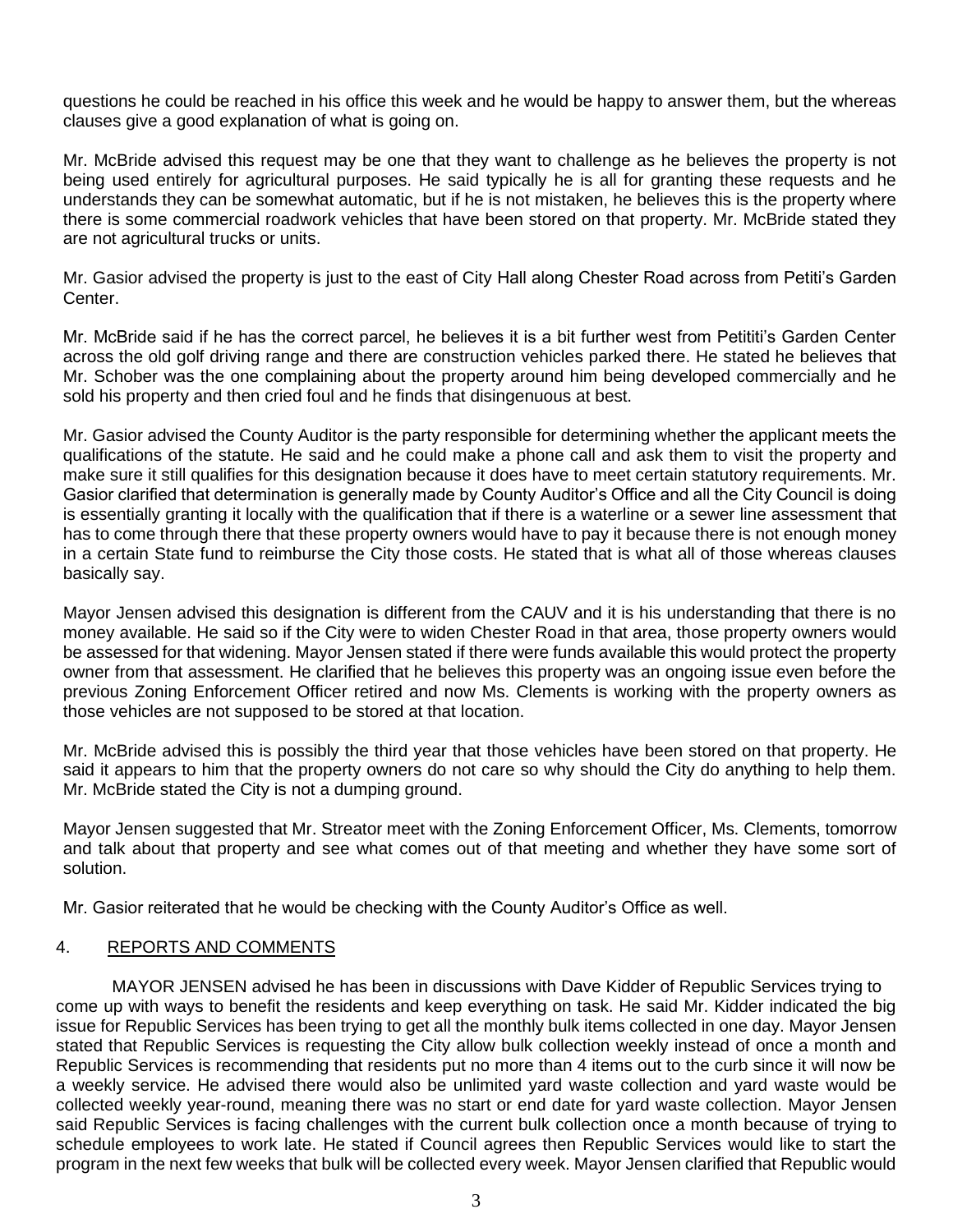still pick up if a household placed more than four items curbside. He said in the past, the City has held dumpster days during spring cleanup to help residents clear out those large unwanted items and that may become unnecessary.

## COUNCIL MEMBERS:

MRS. DEMALINE, WARD 1 advised she is looking forward to the joint Service and Finance Committees meeting next Monday night. She said she had a great meeting with the Mayor and Mr. Cummins and Ms. Clements about the sidewalk areas in Ward One. Mrs. Demaline said she hopes each of the Council Members takes the opportunity to meet with them regarding sidewalk improvement areas in their respective Wards and she looks forward to a productive discussion on Monday.

MRS. HOLTZMEIER, AT LARGE advised she is looking for some additional clarity on the proposed announcement from Republic Services. She asked if this change is proposed through the term of the current Memorandum of Understanding to which Mayor Jensen confirmed it is. Mrs. Holtzmeier inquired if Republic Services will be amending that in writing to the City.

Mayor Jensen advised Republic Services said that whatever the City needs for them to do that they will do. He said he told them he would present the idea to Council first to make sure there was not any objection to it and Mr. Kidder indicated he could come in and discuss it with Council if they wanted him to.

Mr. Gasior advised he made a note that he would check with Mr. Kidder about an amendment to the MOU and then bring it to Council next week for a vote since they are discussing it tonight. He said he is sure the amendment to the MOU would be very minimal to deal with the change for bulk and yard waste collection. Mr. Gasior stated if it is not ready for Monday night, they could have it ready to be voted on for the April 25, 2022 meeting.

Mrs. Holtzmeier said she agreed that it should be minimal language to clarify that mutual understanding between both parties and that it maintains the current pricing schematic as well.

MR. MCBRIDE, WARD 2 said he believes the proposed changes by Mr. Kidder will benefit the residents. He advised other than the questions regarding the Schober property, he was good. Mr. McBride added that the swamp dredging has not begun yet at UH, but he noticed they are staging materials.

Mr. Cummins added that he believes both of those are true regarding UH.

MR. MOORE, WARD 3 advised the tour of the Cahoon House was outstanding and he wanted to thank all the people there involved in getting that ready and he hoped that the residents would come to the open house and see what has been accomplished.

Mr. Moore advised regarding the change in the bulk collection he is going to be in the minority as he is not in favor of bulk pickup weekly. He said there are already enough people driving through Avon with trailers collecting items from the curb and he felt week after week would be too much. Mr. Moore stated he would rather talk it out instead of passing something next week. He suggested going back to Mr. Kidder to see if two days such as Monday and Tuesday are an option for bulk collection opposed to every week. Mr. Moore advised he does not want to see couches and tv's sitting on tree lawns week after week after week as he felt that devalues what Avon wants to portray. He said he felt that bulk collection once a month was sufficient and if it needs to be spread out over a couple of days, that was better than week after week after week of people coming into Avon and taking items from the curb and trying to resell them.

MR. RADCLIFFE, WARD 4 had no comments.

MR. WITHERSPOON, AT LARGE had no comments.

MR. FISCHER, AT LARGE thanked Ms. Seroka for the tour of the Cahoon House and he agrees with Mr. Moore that hopefully the residents get a chance to go through the house and see the history.

### DIRECTORS/ADMINISTRATION:

MR. CUMMINS, CITY ENGINEER had no comments.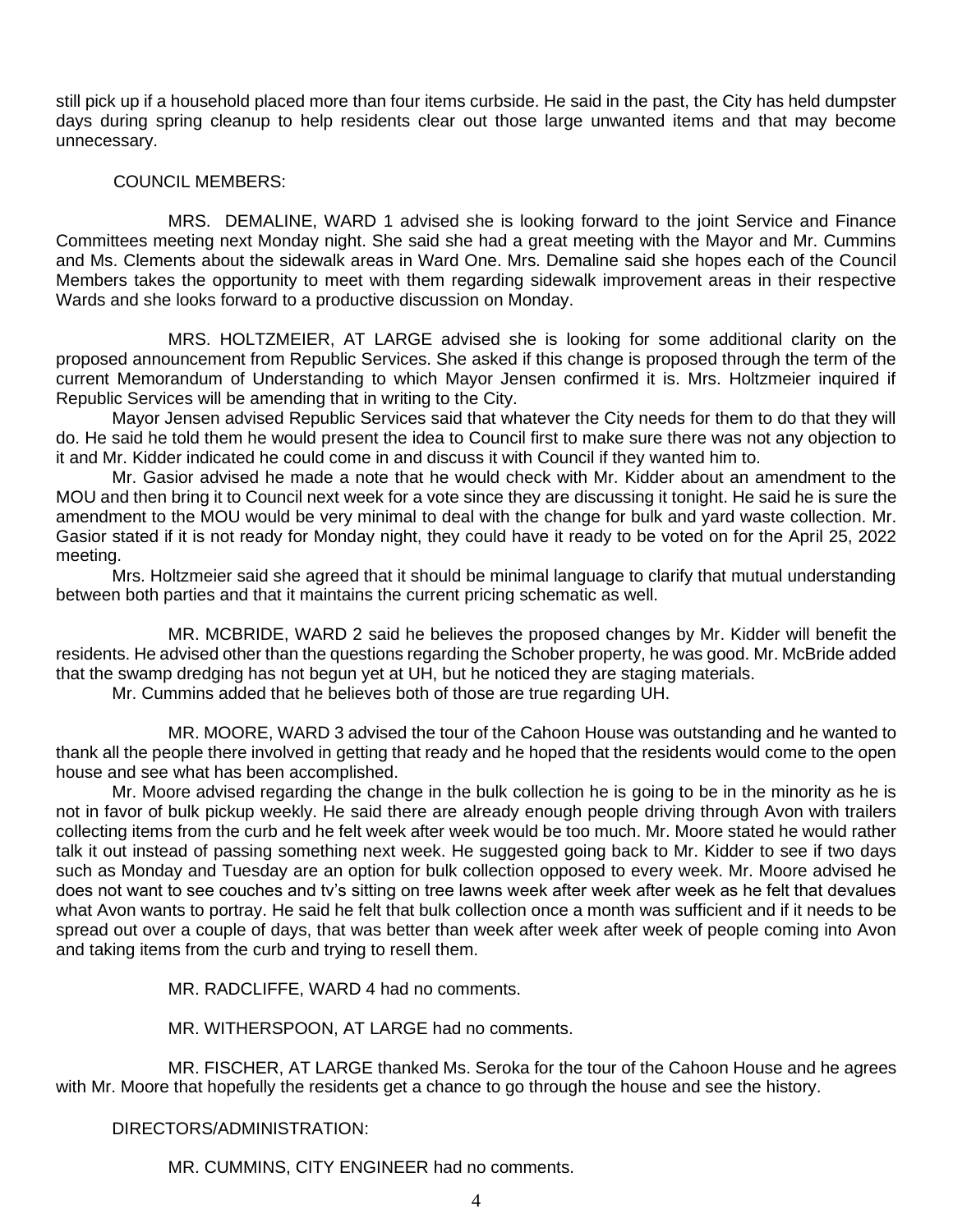MS. FECHTER, ECONOMIC DEVELOPMENT/PLANNING COORDINATOR thanked Council and the City Administration for coming out to see the completed Cahoon House. She said she would like to give a great shout out to Ms. Seroka as she spent a lot of time, effort and energy working on the house. Ms. Fechter reminded everyone that this Saturday, April 9, 2022 from 11:00 am to 2:00 pm the Cahoon House will be open to the public and they will be having an official ribbon cutting at 11:30 am and she hoped they could all attend.

MR. GASIOR, LAW DIRECTOR had no further comments.

MR. LOGAN, FINANCE DIRECTOR advised he wanted to update Council on a couple of local income tax issues. He reminded Council that there will be an income tax increase on the May 3, 2022, primary ballot, Issue #8.

Mr. Logan advised something happened this last week from a legal standpoint. They might recall that the Buckeye Institute was suing for a local income tax situation in the Columbus area dating back to the year 2020 right after Covid hit the Country and the idea of where the employees' income tax should be withheld as many were now working from home instead of in the physical office. He said that the Buckeye Institute lost their appeal and in this case Franklin County in the City of Columbus got to keep that income tax as it should be.

Mr. Logan advised thirdly he wanted to mention something else regarding the work from home issue. He said in 2021 those who have worked from home rather than the location of the business, such as if the employee had income tax withheld from Cleveland where the business is located but they live and worked in Avon all through 2021, or a portion of 2021; those employees all have a right to file for a refund for 2021. Mr. Logan stated the one person he spoke with about this issue is going to be one of thousands, not just in Avon, that will be filing for these income tax refunds from the City of Cleveland whose income tax is handled by CCA. He advised the Central Collection Agency will have a difficult time keeping up with these refund requests. Mr. Logan said he wanted to let Council know that Avon is not going to be the only community where this is going to happen because it happened all over the Country. He stated Cleveland's income tax rate is 2.5% and Avon's is 1.75% and other Cleveland suburbs, very few of which were anywhere close to Cleveland's income tax rate. Mr. Logan advised there are going to be a lot of refunds, not going through RITA necessarily although they would have some. He said CCA and Columbus and Dayton and other large cities are going to get inundated with individual income tax refund requests. Mr. Logan stated the filing deadline for income tax is two weeks from today and he was happy to speak with anyone, residents, or businesses that had any questions.

Mayor Jensen inquired if someone files for that refund request if the City of Avon would be reimbursed.

Mr. Logan said as an example, a resident could have Cleveland income tax withheld, but they live in Avon and worked from home in Avon all year in 2021. He stated that resident will file their Avon income tax through RITA and currently RITA is showing that they worked and paid Cleveland so when they file for 2021 in Avon that resident will have to pay the City of Avon the full 1.75%. Mr. Logan advised once CCA processes that requested refund for what was paid erroneously to Cleveland then the Avon resident will be reimbursed in full for what they paid Cleveland. He reiterated that the City of Avon will receive the 1.75% when the resident files with RITA and the refund will come from CCA or the Cleveland employer. Mr. Logan said he would know soon enough of any refunds that come out of Avon's coffers filed for Avon income tax where someone paid Avon in 2021 but worked from home outside of Avon. He stated with the CCA situation, the Avon resident who works in another City and is filing for a refund in those other cities that Avon will not necessarily know about. Mr. Logan clarified the Avon residents will be required to file for Avon through RITA because you always file where you live and they will pay what is due Avon to RITA and then any refund will have to be requested from the City they worked in if it was withheld incorrectly. He said the employer should be withholding where the employee works, which in 2021 was complicated as so many were working from home.

Mayor Jensen had some concerns that it could be somewhat on the honor system for people to pay Avon what is due Avon if the City could not track it in some way.

Mr. Logan felt that Avon will not be hurt too badly financially and said Avon is middle of the road regarding income tax rates and other than one or two businesses in Avon, the City does not have a lot of Avon businesses where their employees are working from home in other cities. He advised the bigger cities such as Cleveland are going to have a problem and it is a good thing those bigger cities received a large amount of ARPA funds to deal with this kind of situation.

Mr. McBride advised in the past he has known of a couple individuals who have gone after CCA because while out of town on business he should not be paying Cleveland municipal income tax and CCA's position was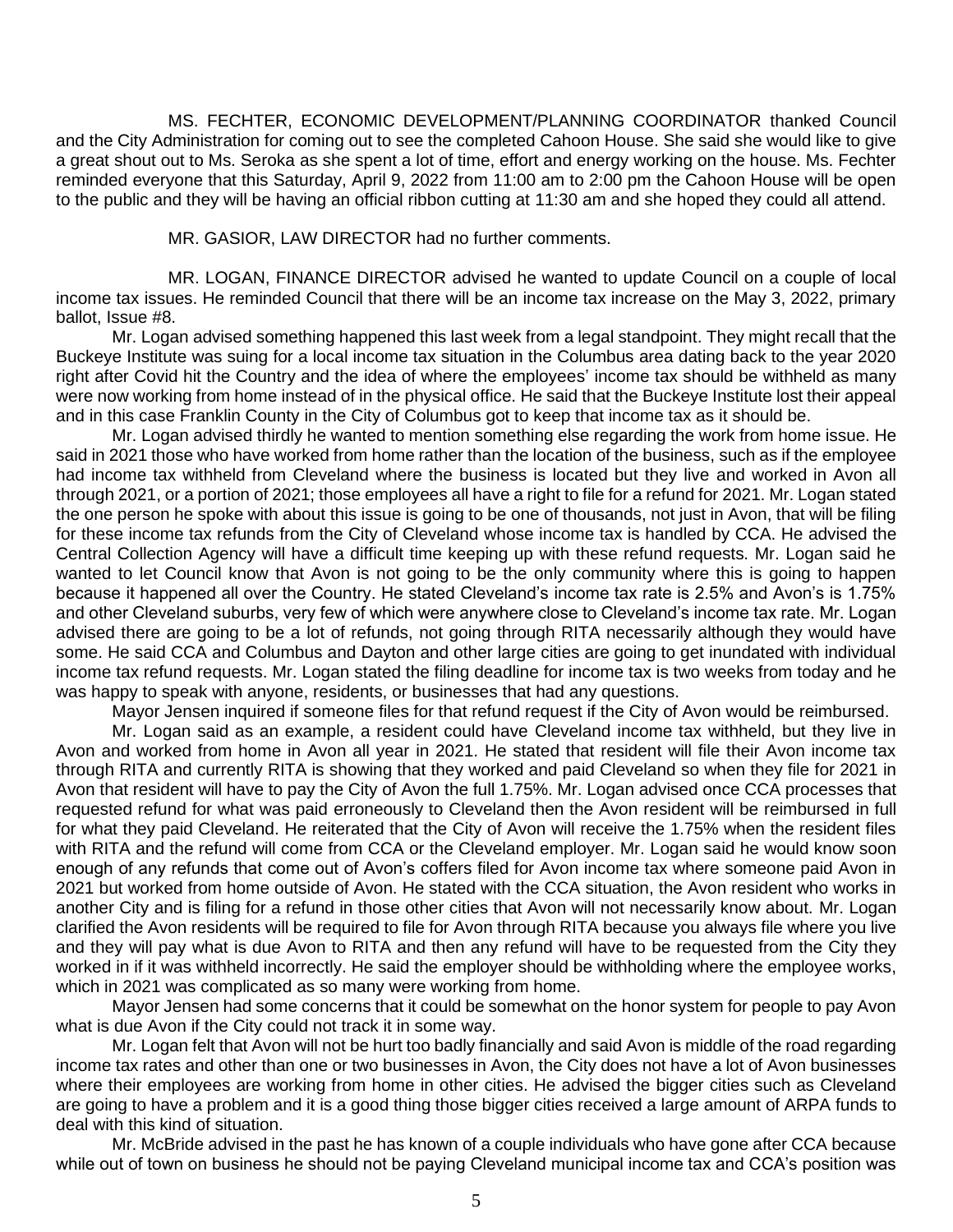that in order for CCA to validate that he worked in these different locations he had to prove that he paid income tax to those other entities and then they will issue a credit.

Mr. Logan advised these larger employers that are in Cleveland and these other large cities are going to have to step up and take some responsibility and try to work these out with their employees. He said he does not feel like Avon is going to have a huge drop in its income tax revenue, but he is bringing it to their attention because Council may receive some phone calls from residents who paid Cleveland and are being told they now also owe Avon. Mr. Logan stated it could be very confusing for a lot of people where he knows that local income tax issues are already confusing before any of this happened and this is going to make it worse.

Mr. McBride advised he sent a message to Mr. Gasior and Mayor Jensen regarding short-term rentals and there is currently a House Bill where they are trying to strip local government of any ability to do much regulation at all, which was somewhat related to this topic.

MR. STREATOR, SAFETY/PUBLIC SERVICE DIRECTOR had no comments.

### AUDIENCE:

Attorney Dennis Rose of 200 Public Square, Suite 20800, Cleveland, advised he is representing H-9 LLC and he understands that the City has made a decision that Nagel Road will be the route to connect sanitary sewers for the Grande Esplanade Subdivision and they are ready to do that, and they have in fact submitted their plan. He said they have been working with the engineer and they are surprised they have not received the Developer's Agreement, Subdivider's Agreement, or an Ordinance. Mr. Rose stated they are here to ask City Council to direct Mr. Gasior to give them that even if it is not in final form so they can start figuring out with Mr. Restivo what exactly the contours of that are so that this can move along. He advised they believe that there is nothing there to stop this from going forward. Mr. Rose said he believes there are two issues that the engineers have been working on; one is maintenance of traffic plan because Nagel Road will be closed. He stated because it is a single closing of the entire roadway where are the detour signs going to be located and where is the traffic going to be rerouted and the addition of a traffic light to be located on Jaycox Road?

Mr. Cummins confirmed a traffic light at the intersection of Jaycox Road and Mills Road will likely be added.

Mr. Rose advised the other issue is one that was brought before Council previously which is the stormwater issue. He said they may recall that it was mentioned that Council was made aware in October of 2020 of the blocking of the inlets on St. Theresa Blvd. that they believe took all of that water out of the Grande Esplanade property through their system and dumped it off on the other side of the 9<sup>th</sup> fairway in Red Tail and if that was not blocked there would not be the stormwater issue. Mr. Rose stated there is a plan that has been considered and it is with Mr. Cummins, which is installing another system although they do not think it is as sufficient of a system and he believes it is basically a pipe going along the north edge of the property and Mr. Cummins wants it to turn and go up Nagel Road about 250 feet.

Mr. Cummins advised there is nothing before him on that issue currently. He said Mr. Rose's client made a submission and he responded back with some alternate ideas for them to consider and was basically told that was not going to be something that they were going to be doing so it was up to them to figure out a way to address those issues.

Mr. Rose advised he will say right now if that is what they have to do then that is what they will do although they do not think it is the right approach. He said they believe they should be allowed to fix that problem during construction, meaning the inlets, and they still think City Council could direct that those inlets be unblocked. Mr. Rose stated that issue is an issue that is either going to be the proposal that Mr. Cummins made, or it is going to be this proposal that they are making, but it is going to be resolved. He advised they think those two things are somewhat minor and that they should be provided with a Subdivider's Agreement so that they can get on a Council agenda and have the readings and move forward. Mr. Rose said the cost of materials have gone up 20% and this is a long lead time and this developer needs to start ordering materials so that they can start working on this project. He stated this market is fine right now and these lots have to be sold and this cannot be delayed any longer. Mr. Rose advised he understands that the bid was sent in, and he asked Mr. Cummins if he received a bid today.

Mr. Cummins advised no; he did not receive anything today.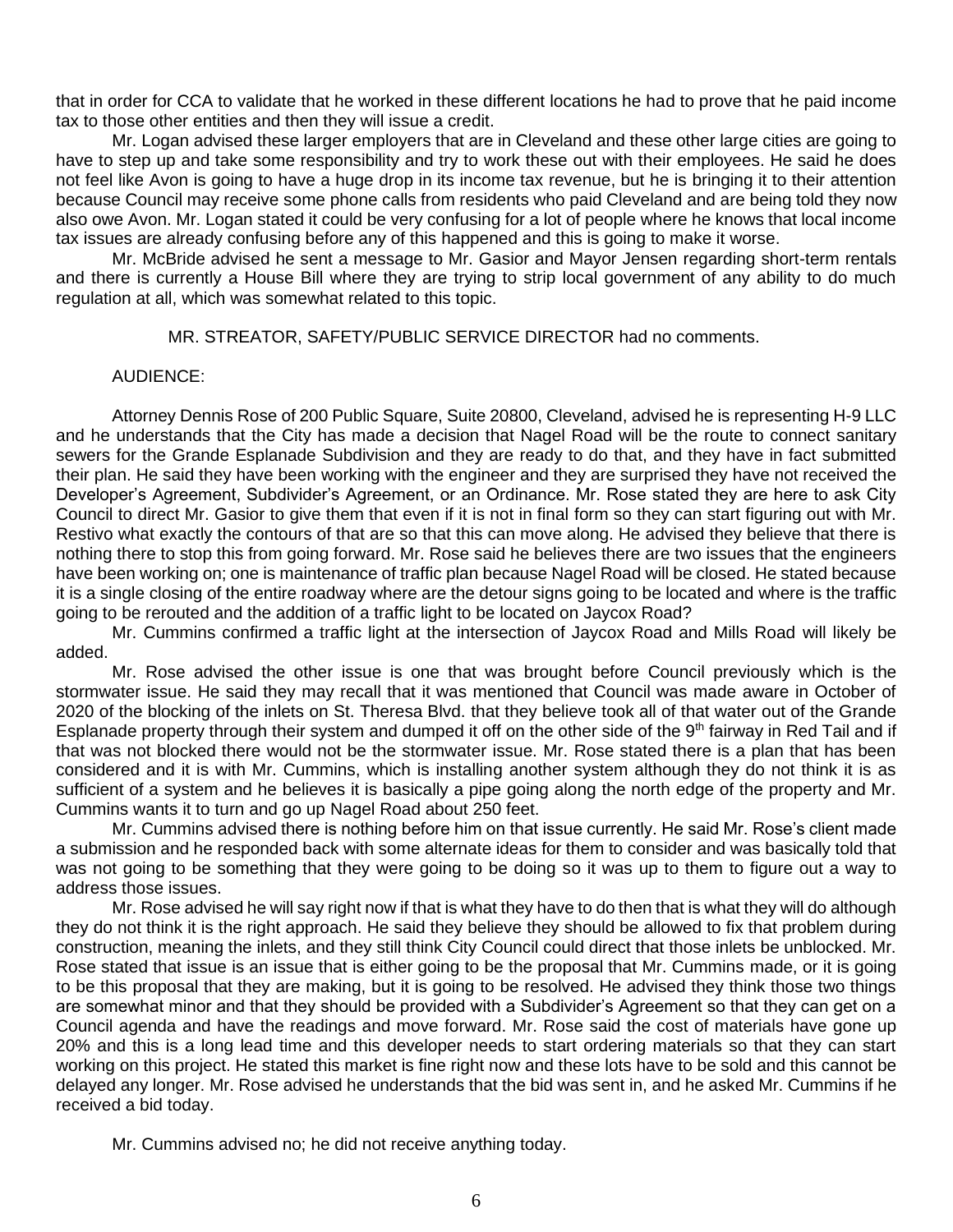Mr. Rose advised it is coming either today or tomorrow. He said it was sent out for a bid and the engineers have a bid for the road for approximately \$802,000 and he felt all the ducks were getting in a row, but they need a Subdivider's Agreement. Mr. Rose stated that the Subdivider's Agreement allows them to get funding to get this project moving and they are pleading with Council and Mr. Gasior to get them that agreement so that they can negotiate the final details and get this approved by City Council. He clarified he was referring to the Nagel Road route and said they know the other ship has sailed and that Council made that decision, and they still feel that is not the right decision, but that was fine.

Mr. Cummins advised out of clarity he would like to say that the Nagel Road option plans were submitted, and they were reviewed and provided back to the applicant and his engineer. He said he has not received a response to those comments as of yet. Mr. Cummins stated he knows that is still in process because he spoke with the applicant's engineer today about the options and the questions.

Mr. Rose inquired if the stormwater is still the open issue.

Mr. Cummins said no; the applicant's engineer had a question about the traffic signal, and he spoke with him this afternoon. He stated that he answered the engineer's question.

Mr. Rose advised he felt that was a minor issue because there is going to be a traffic signal necessary because the road will have to be closed. He said it seems to him that is not a very complicated issue to resolve.

Mr. Cummins advised he is not saying that it is a complicated issue, but he is saying that plans have been submitted and plans have been reviewed and they were sent back to the applicant to make the changes and those have not come back to him as of yet. He said there is letter and quite a list of comments to work through and he is not saying that they are insurmountable, even the north property line drainage issue, but it has to be dealt with.

Mr. Rose advised delay, delay, delay and they feel this developer has been disfavored for some reason and he does not know why, and he knows that Council does not agree, but that is how they see it. He said every dot has to filled in, every detail before they are given a plan and to him that is not the way it should work. Mr. Rose stated they should be able to get these minor details worked out and they have a bid in so they can get back in front of City Council on Nagel Road and so they can move forward.

Mr. Radcliffe asked if Mr. Rose felt the City/Council should go around engineering and not dot the I's and not cross the T's and just release to the applicant to build.

Mr. Rose advised he did not say that.

Mr. Radcliffe stated that Mr. Cummins just said he is waiting for things to come back to him and they are here begging Council to go around the City Engineer.

Mr. Rose stated that is not what he said.

Mr. Radcliffe stated that is what it seems right now.

Mr. McBride advised let us talk to the applicant's engineer.

Al Piatak, Engineer from Euthenics of 8235 Mohawk Drive, Strongsville, advised it is his understanding that these are very minor issues. He said they will comply with the comments that Mr. Cummins has and they will submit the plans in a timely fashion. Mr. Piatak said tonight they are asking that a draft of the Subdivider's Agreement be given to the developer so that they can begin their review of it.

Mr. Rose advised they are only asking for a draft of the Subdivider's Agreement. He said they know there might be a few holes, but they felt it should not be that difficult to get a draft, so they are not going to be held up any further. Mr. Rose stated they are not trying to go around the City Engineer as they are working through it as he could see Mr. Radcliffe's frustration, but they are just wanting a draft and he does not see why that is so hard. He advised they already have an Ordinance prepared, at least they had one for the St. Theresa Blvd. option and he assumed it would not be that difficult to tweak and they would like to see a draft Subdivider's Agreement. Mr. Rose asked if there is an issue with providing a draft Subdivider's Agreement over the next day or so.

Mr. Gasior answered no.

Mr. Rose thanked him and asked if he would do that so that they can at least start a dialogue.

Mr. Gasior answered yes.

Mr. McBride advised if the engineering issues are that minor, he asked if they would have it completed and turned into Mr. Cummins by the end of the week.

Mr. Rose advised he is hoping by the end of the week.

Mr. Gasior advised the Subdivider's Agreement is an agreement that is entered into between the property owner and the City to install public improvements, that is all it is. He stated it is not to build houses or anything else, but to install public improvements. Mr. Gasior said it is a contract with the City, the City is agreeing to have